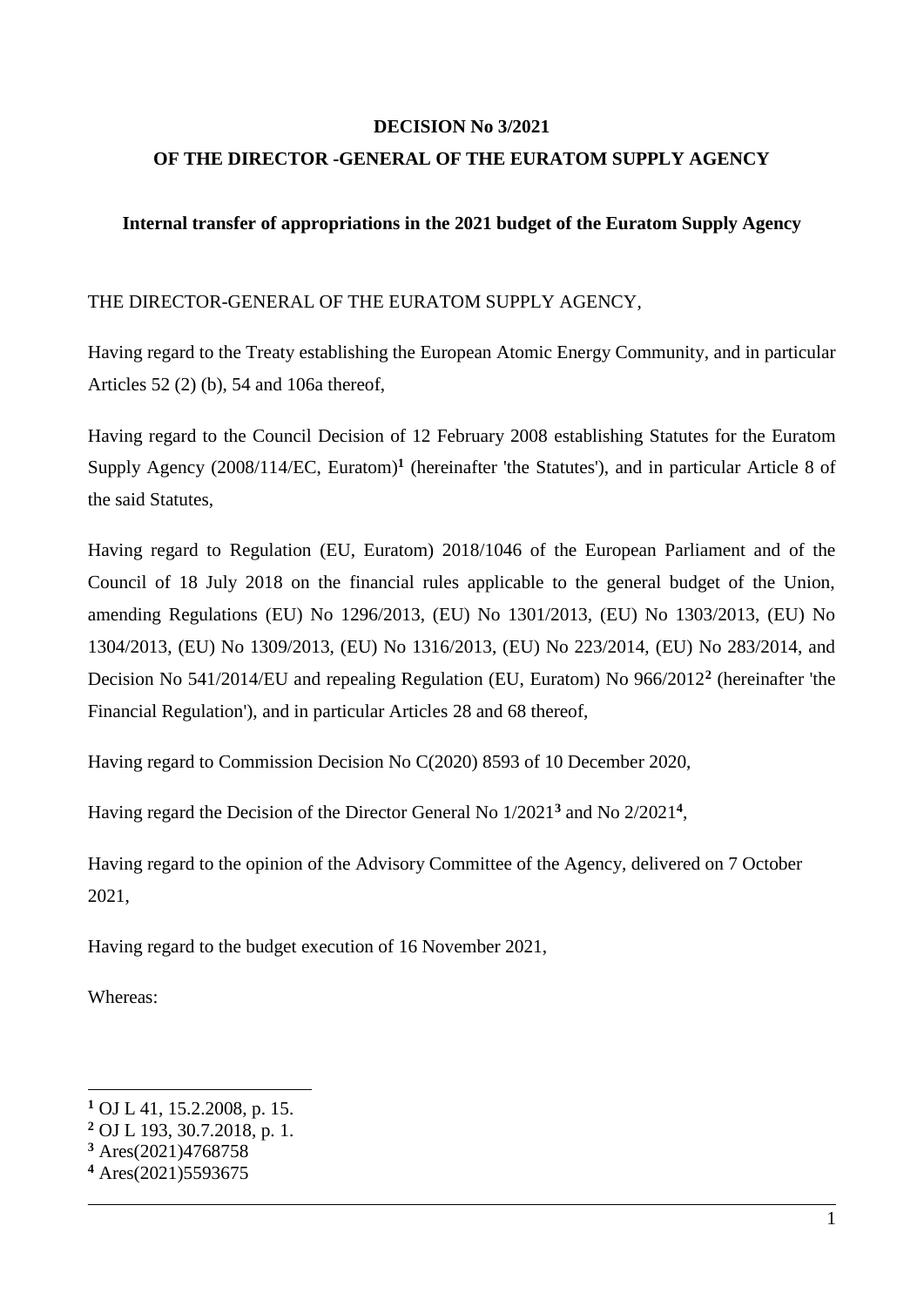- (1) The Agency intends to reallocate the amounts of money that could not be spent in 2021 due to the low implementation of certain budget lines under the sanitary crisis to support the transition to the new IT system NOEMI.
- (2) There is an urgent need to ensure continuity of the external expert for the maintanance of the Noemi system in the transition phase.
- (3) The budget amendment has been delayed for technical reasons outside the control of the Agency following the interservice consultations.
- (4) The Agency is committed to implementing the principle of sound financial management.

HAS DECIDED AS FOLLOWS:

## *Article 1*

The internal transfer within Title II of the amount of EUR 25 618.60 from Item 2420 to Item 2421 within Chapter 24 "Postal charges and telecommunications" of the Agency's statement of expenditure, as set out in the Annex, is hereby approved.

## *Article 2*

This Decision shall enter into force on the day of its adoption.

# *Article 3*

Copy of this Decision shall be communicated, upon its adoption, to the European Commission.

Done at Luxembourg

*The Director General*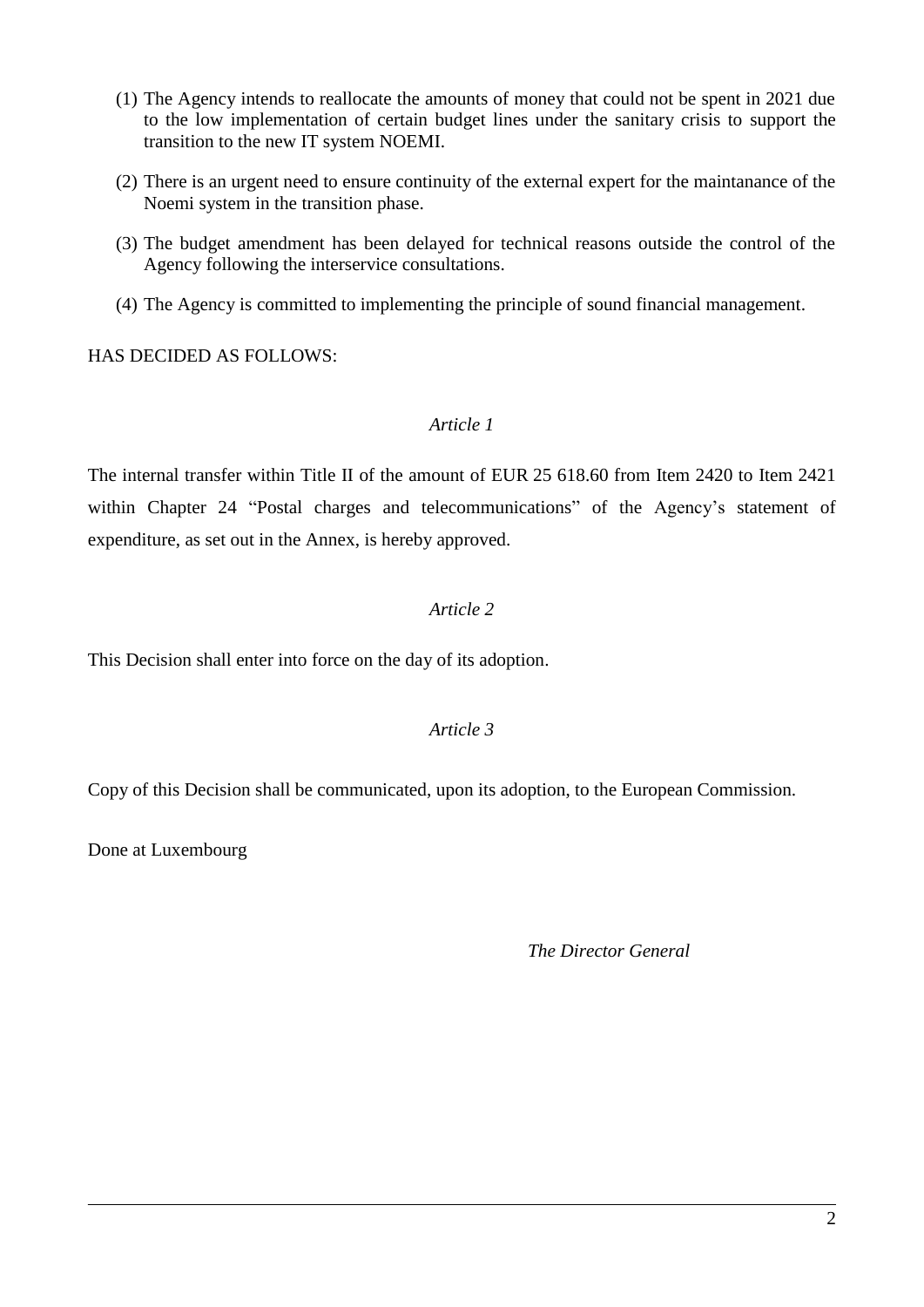# EURATOM SUPPLY AGENCY BUDGET 2021 INTERNAL TRANSFER No. 3/2021 (based on budget execution of 17/11/2021)

# **STATEMENT OF REVENUE**

| <b>Title</b>   | <b>Heading</b>            | <b>New amount</b><br><b>Budget 2021</b> | <b>Internal</b><br><b>Transfer</b><br>$3/2021^{(4)}$ | <b>Internal</b><br><b>Transfer</b><br>$2/2021^{(3)}$ | <b>Internal</b><br><b>Transfer</b><br>$1/2021^{(2)}$ | $'$ Budget 2021 $\overline{^{(1)}}$ . | <b>Comments</b>                                                                                           |
|----------------|---------------------------|-----------------------------------------|------------------------------------------------------|------------------------------------------------------|------------------------------------------------------|---------------------------------------|-----------------------------------------------------------------------------------------------------------|
| <b>Chapter</b> |                           |                                         |                                                      |                                                      |                                                      |                                       |                                                                                                           |
| <b>Article</b> |                           |                                         |                                                      |                                                      |                                                      |                                       |                                                                                                           |
| Item           |                           |                                         |                                                      |                                                      |                                                      |                                       |                                                                                                           |
|                | 1EU contribution          |                                         |                                                      |                                                      |                                                      |                                       |                                                                                                           |
|                | 100 EU contribution       | 210.000,00                              | 0,00                                                 | 0,00                                                 | 0,00                                                 | 210.000,00                            |                                                                                                           |
|                | Article 100 - Total       | 210.000,00                              | 0,00                                                 | 0,00                                                 | 0,00                                                 | 210.000,00                            |                                                                                                           |
|                | Chapter 10 - Total        | 210.000,00                              | 0,00                                                 | 0,00                                                 | 0,00                                                 | 210.000,00                            |                                                                                                           |
|                | Title 1 - Total           | 210.000,00                              | 0,00                                                 | 0,00                                                 | 0,00                                                 | 210.000,00                            |                                                                                                           |
|                |                           |                                         |                                                      |                                                      |                                                      |                                       |                                                                                                           |
|                | 5 Administrative activity |                                         |                                                      |                                                      |                                                      |                                       |                                                                                                           |
|                | 520 Bank interest         | 0,00                                    | 0,00                                                 | 0,00                                                 | 0,00                                                 |                                       | $0,00$ <sup>This item is intended to record revenue from bank interest on the Agency's</sup><br>accounts. |
|                | Article 520 - Total       | 0,00                                    | 0,00                                                 | 0,00                                                 | 0,00                                                 | 0,00                                  |                                                                                                           |
|                | Chapter 52 - Total        | 0,00                                    | 0,00                                                 | 0,00                                                 | 0,00                                                 | 0,00                                  |                                                                                                           |
|                | Title 5 - Total           | 0,00                                    | 0,00                                                 | 0,00                                                 | 0,00                                                 | 0,00                                  |                                                                                                           |
|                |                           |                                         |                                                      |                                                      |                                                      |                                       |                                                                                                           |
|                | <b>TOTAL</b>              | 210.000,00                              | 0,00                                                 | 0,00                                                 | 0,00                                                 | 210.000,00                            |                                                                                                           |

# **STATEMENT OF EXPENDITURE**

| Title<br><b>Chapter</b><br><b>Article</b><br>Item | Heading                                                                                                                                                             | <b>New amount</b><br><b>Budget 2021</b> | <b>Internal</b><br><b>Transfer</b><br>$3/2021^{(4)}$ | <b>Internal</b><br><b>Transfer</b><br>$2/2021^{(3)}$ | <b>Internal</b><br><b>Transfer</b><br>$1/2021^{(2)}$ | Budget $2021^{(1)}$ | <b>Comments</b>                                                                                                                                                                                                                                                                                                                               |
|---------------------------------------------------|---------------------------------------------------------------------------------------------------------------------------------------------------------------------|-----------------------------------------|------------------------------------------------------|------------------------------------------------------|------------------------------------------------------|---------------------|-----------------------------------------------------------------------------------------------------------------------------------------------------------------------------------------------------------------------------------------------------------------------------------------------------------------------------------------------|
|                                                   | 1 Staff<br>13 Missions and duty travel<br>130 Mission expenses, travel and other incidental expenses<br>1300 Mission expenses, travel and other incidental expenses | 14.000,00                               | 0,00                                                 | 0,00                                                 | 0,00                                                 |                     | 14.000,00 This appropriation is intended to cover expenditure on transport costs, daily<br>subsistence allowances and the ancillary or exceptional expenses incurred by<br>statutory staff while on mission in the interest of the service, in accordance with the<br>provisions of the Staff Regulations of officials of the European Union. |

|              | Article 130                                                         | 14.000,00  | 0,00         | 0,00 | 0,00 | 14.000,00                |                                                                                                                                                                                          |
|--------------|---------------------------------------------------------------------|------------|--------------|------|------|--------------------------|------------------------------------------------------------------------------------------------------------------------------------------------------------------------------------------|
|              | Chapter 13 - Total                                                  | 14.000,00  | 0,00         | 0,00 | 0,00 | 14.000,00                |                                                                                                                                                                                          |
|              |                                                                     |            |              |      |      |                          |                                                                                                                                                                                          |
|              | 17 Entertainment and representation expenses                        |            |              |      |      |                          |                                                                                                                                                                                          |
|              | 170 Representation expenses for staff                               |            |              |      |      |                          |                                                                                                                                                                                          |
|              | 1700 Representation expenses, events and internal                   | 1.000,00   | 0,00         | 0,00 | 0,00 |                          | 1.000,00 This appropriation is intended to cover the cost officially incurred by persons officially<br>representing the Agency including costs incurred for miscellaneous receptions and |
|              | meetings                                                            |            |              |      |      |                          | internal meetings.                                                                                                                                                                       |
|              | <b>Title 1 - Total</b>                                              | 15.000,00  | 0,00         | 0,00 | 0,00 | 15.000,00                |                                                                                                                                                                                          |
|              |                                                                     |            |              |      |      |                          |                                                                                                                                                                                          |
|              | 2 Buildings, equipment and miscellaneous operating<br>expenditure   |            |              |      |      |                          |                                                                                                                                                                                          |
|              | 22 Movable property and associated costs                            |            |              |      |      |                          |                                                                                                                                                                                          |
|              | 225 Documentation and library expenditure                           |            |              |      |      |                          | 14.000,00 This appropriation is intended to cover: the purchase of books and other works in                                                                                              |
|              | 2255 Subscriptions and purchase of information media                | 14.000,00  | 0,00         | 0,00 | 0,00 |                          | hard copy and in electronic form for the library; expenditure on subscriptions to<br>newspapers, specialist periodicals, official journals, parliamentary papers, foreign                |
|              |                                                                     |            |              |      |      |                          | trade statistics, press agency bulletins and various other specialised publications;<br>the cost of subscriptions and access to electronic information services and external             |
|              |                                                                     |            |              |      |      |                          | data bases and the acquisition of electronic media (CD-ROMs etc.); the training and<br>support required for accessing this information; copyright fees.                                  |
|              |                                                                     |            |              |      |      |                          |                                                                                                                                                                                          |
|              | Article 225                                                         | 14.000,00  | 0,00         | 0,00 | 0,00 | 14.000,00                |                                                                                                                                                                                          |
|              |                                                                     |            |              |      |      |                          |                                                                                                                                                                                          |
|              | Chapter 22 - Total                                                  | 14.000,00  | 0,00         | 0,00 | 0,00 | 14.000,00                |                                                                                                                                                                                          |
|              |                                                                     |            |              |      |      |                          |                                                                                                                                                                                          |
|              | 23 Current administrative expenditure                               |            |              |      |      |                          |                                                                                                                                                                                          |
|              | 232 Financial charges                                               | 500,00     | 0,00         | 0,00 | 0,00 |                          |                                                                                                                                                                                          |
|              | 2320 Bank charges                                                   |            |              |      |      |                          | 500,00 This appropriation is intended to cover bank charges and the cost of the connection to the interbank telecommunications network.                                                  |
|              | Article 232                                                         | 500,00     | 0,00         | 0,00 | 0,00 | 500,00                   |                                                                                                                                                                                          |
|              | 233 Legal charges                                                   |            |              |      |      |                          |                                                                                                                                                                                          |
|              | 2330 Legal costs                                                    | 0,00       | 0,00         | 0,00 | 0,00 |                          | 0,00 This appropriation is intended to cover costs which may be awarded against the                                                                                                      |
|              |                                                                     |            |              |      |      |                          | Agency by the Court of Justice, the General Court or national courts, the cost of<br>hiring outside lawyers/legal advisers to represent the Agency in Union and national                 |
|              |                                                                     |            |              |      |      |                          | courts                                                                                                                                                                                   |
| $2339$ Fines |                                                                     | 0,00       | 0,00         | 0,00 | 0,00 |                          | 0.00 This appropriation is intended to cover the damages and interest expenses, agreed<br>compensation through amicable settlement and administrative fines.                             |
|              | Article 233                                                         | 0,00       | 0,00         | 0,00 | 0,00 | 0,00                     |                                                                                                                                                                                          |
|              |                                                                     |            |              |      |      |                          |                                                                                                                                                                                          |
|              | 235 Other operating expenditure                                     |            |              |      |      |                          |                                                                                                                                                                                          |
|              | 2350 Membership of nuclear organisations                            | 3.500,00   | 0,00         | 0,00 | 0,00 |                          | 3.500,00 This appropriation is intended to cover membership of nuclear organisations<br>relevant to the Agency's activities.                                                             |
|              | Article 235                                                         | 3.500,00   | 0,00         | 0,00 | 0,00 | 3.500,00                 |                                                                                                                                                                                          |
|              | Chapter 23 - Total                                                  | 4.000,00   | 0,00         | 0,00 | 0,00 | 4.000,00                 |                                                                                                                                                                                          |
|              |                                                                     |            |              |      |      |                          |                                                                                                                                                                                          |
|              | 24 Postal charges and telecommunications                            |            |              |      |      |                          |                                                                                                                                                                                          |
|              | 242 Computer infrastructure                                         |            |              |      |      |                          |                                                                                                                                                                                          |
|              | 2420 Computer centre                                                | 3.381,40   | $-25.618,60$ | 0,00 | 0,00 |                          | 29.000,00 This appropriation is intended to cover, in general, the purchase or maintenance of<br>computers, peripherals and software for the computer centre, and related IT             |
|              |                                                                     |            |              |      |      |                          | infrastructure and services costs. It includes other specific off-the-shelf softwares                                                                                                    |
|              | 2421 Equipment and software for departmental systems <sup>(1)</sup> | 150.618,60 | 25.618,60    | 0,00 | 0,00 |                          | used by the Agency.<br>125.000,00 This appropriation is intended to cover the cost of studies, development and                                                                           |
|              | Article 242 - Total                                                 |            |              |      |      |                          | maintenance related to NOEMI.                                                                                                                                                            |
|              | Chapter 24 - Total                                                  | 154.000,00 | 0,00         | 0,00 | 0,00 | 154.000,00<br>154.000,00 |                                                                                                                                                                                          |
|              |                                                                     | 154.000,00 | 0,00         | 0,00 | 0,00 |                          |                                                                                                                                                                                          |

#### 090166e5e4d3960c.2727565263277872120.xlsx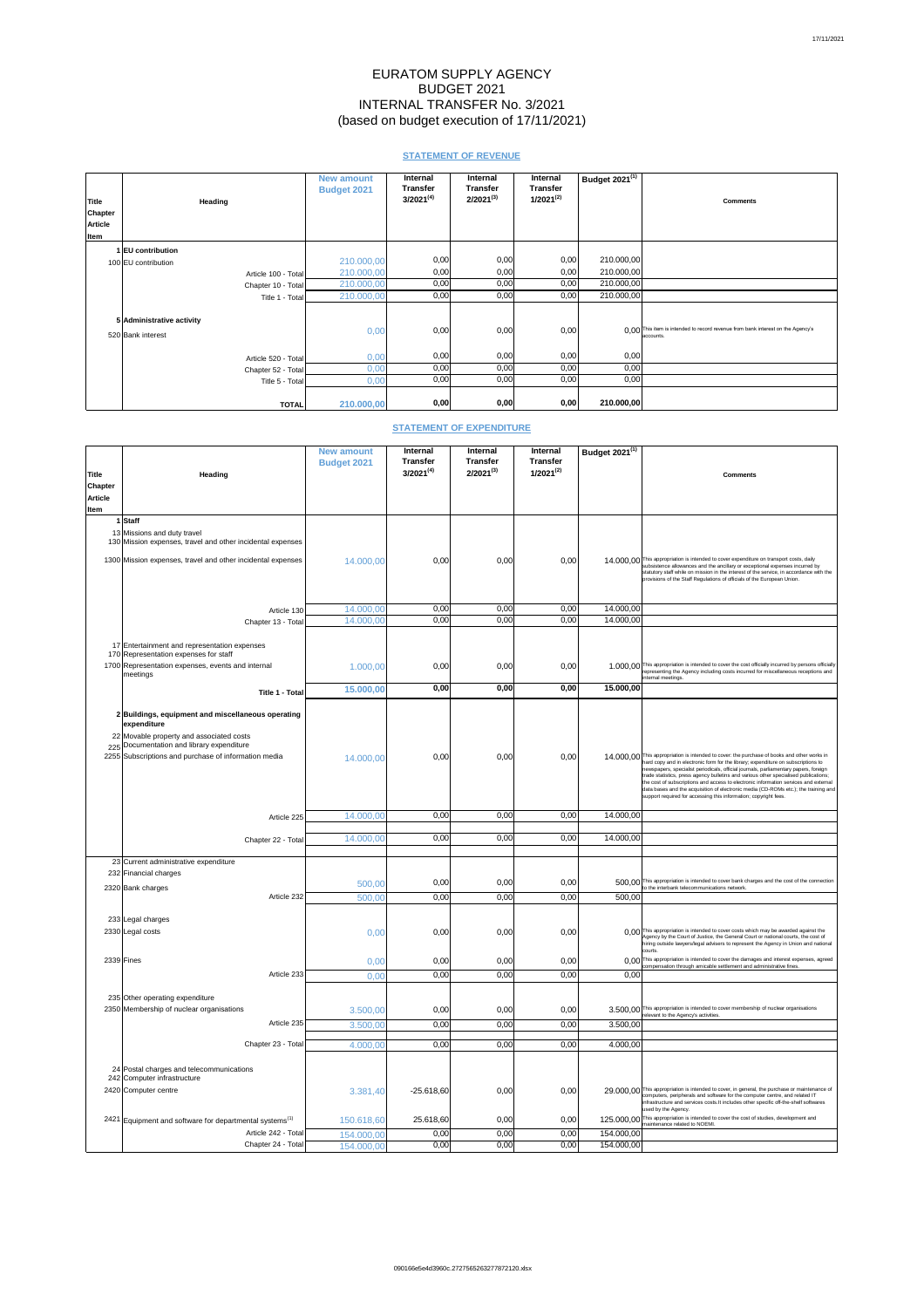# EURATOM SUPPLY AGENCY BUDGET 2021 INTERNAL TRANSFER No. 3/2021 (based on budget execution of 17/11/2021)

 $^{(1)}$  C(2020)8593/10.12.2020

 $(2)$  Based on budget execution of 22/7/2021.

 $^{(3)}$  Based on budget execution of 3/9/2021.

 $^{(4)}$  Based on budget execution of 17/11/2021.

|                                |                                                                 | <b>New amount</b>  | <b>Internal</b><br><b>Transfer</b> | <b>Internal</b><br><b>Transfer</b> | <b>Internal</b>                   | Budget 2021 <sup>(1)</sup> |                                                                                                                                                                                          |
|--------------------------------|-----------------------------------------------------------------|--------------------|------------------------------------|------------------------------------|-----------------------------------|----------------------------|------------------------------------------------------------------------------------------------------------------------------------------------------------------------------------------|
|                                |                                                                 | <b>Budget 2021</b> | $3/2021^{(4)}$                     | $2/2021^{(3)}$                     | <b>Transfer</b><br>$1/2021^{(2)}$ |                            | <b>Comments</b>                                                                                                                                                                          |
| <b>Title</b><br><b>Chapter</b> | <b>Heading</b>                                                  |                    |                                    |                                    |                                   |                            |                                                                                                                                                                                          |
| <b>Article</b>                 |                                                                 |                    |                                    |                                    |                                   |                            |                                                                                                                                                                                          |
| Item                           |                                                                 |                    |                                    |                                    |                                   |                            |                                                                                                                                                                                          |
|                                |                                                                 |                    |                                    |                                    |                                   |                            |                                                                                                                                                                                          |
|                                | 25 Expenditure on formal and other meetings                     |                    |                                    |                                    |                                   |                            |                                                                                                                                                                                          |
|                                | 252 Euratom Supply Agency's Advisory Committee                  |                    |                                    |                                    |                                   |                            |                                                                                                                                                                                          |
|                                | meetings<br>2520 Euratom Supply Agency's Advisory Committee     | 3.500,00           | 0,00                               | $-3.500,00$                        | $-5.000,00$                       |                            | 12.000,00 This appropriation is intended to cover travel, per-diem and ancillary expenses of                                                                                             |
|                                | meetings                                                        |                    |                                    |                                    |                                   |                            | experts, and expenses related to the organisation of meetings of the Advisory<br>Committee and its sub-groups.                                                                           |
|                                | Article 252 - Total                                             | 3.500,00           | 0,00                               | $-3.500,00$                        | $-5.000,00$                       | 12.000,00                  |                                                                                                                                                                                          |
|                                |                                                                 |                    |                                    |                                    |                                   |                            |                                                                                                                                                                                          |
|                                | 255 Miscellaneous expenditure on the organisation of and        |                    |                                    |                                    |                                   |                            |                                                                                                                                                                                          |
|                                | participation in conferences, congresses and meetings           |                    |                                    |                                    |                                   |                            |                                                                                                                                                                                          |
|                                | 2552 Conferences, congresses and meetings                       | 12.500,00          | 0,00                               | 3.500,00                           | 5.000,00                          |                            | 4.000,00 This appropriation is intended to cover expenditure on the organisation of and<br>participation in conferences (enrolment fees etc)., congresses and meetings                   |
|                                |                                                                 |                    |                                    |                                    |                                   |                            | relevant to its activities. It is also intended to cover the costs relating to the                                                                                                       |
|                                |                                                                 |                    |                                    |                                    |                                   |                            | organisation of external meetings not covered by the existing infrastructure.                                                                                                            |
|                                | Article 255 - Total                                             | 12.500,00          | 0,00                               | 3.500,00                           | 5.000,00                          | 4.000,00                   |                                                                                                                                                                                          |
|                                | Chapter 25 - Total                                              | 16.000,00          | 0,00                               | 0,00                               | 0,00                              | 16.000,00                  |                                                                                                                                                                                          |
|                                |                                                                 |                    |                                    |                                    |                                   |                            |                                                                                                                                                                                          |
|                                | 26 Consultations, studies                                       |                    |                                    |                                    |                                   |                            |                                                                                                                                                                                          |
|                                | 260 Limited consultations, studies and surveys                  |                    |                                    |                                    |                                   |                            |                                                                                                                                                                                          |
|                                | 2600 Limited consultations, studies and surveys <sup>(1)</sup>  | 0,00               | 0,00                               | 0,00                               | 0,00                              |                            | 0,00 Appropriation for contracting studies out to highly-qualified experts when the<br>Commission or the Agency does not have suitable staff available to allow these                    |
|                                | Article 260 - Total                                             | 0,00               | 0,00                               | 0,00                               | 0,00                              | 0,00                       | studies to be carried out in-house.                                                                                                                                                      |
|                                | Chapter 26 - Total                                              | 0,00               | 0,00                               | 0,00                               | 0,00                              | 0,00                       |                                                                                                                                                                                          |
|                                |                                                                 |                    |                                    |                                    |                                   |                            |                                                                                                                                                                                          |
|                                | 27 Publication & Information                                    |                    |                                    |                                    |                                   |                            |                                                                                                                                                                                          |
|                                | 271 Publications                                                |                    |                                    |                                    |                                   |                            |                                                                                                                                                                                          |
|                                | 2710 Publications                                               | 4.000,00           | 0,00                               | 0,00                               | 0,00                              |                            | 4.000,00 This appropriation is intended to cover the costs of publishing the Agency's annual<br>report and other publication activities (in paper or electronic form) directly linked to |
|                                |                                                                 |                    |                                    |                                    |                                   |                            | the achievement of the objectives of the Agency.                                                                                                                                         |
|                                | Article 271 - Total                                             | 4.000,00           | 0,00                               | 0,00                               | 0,00                              | 4.000,00                   |                                                                                                                                                                                          |
|                                |                                                                 |                    |                                    |                                    |                                   |                            |                                                                                                                                                                                          |
|                                | 272 Expenditure on information                                  |                    |                                    |                                    |                                   |                            | 3.000,00 This appropriation is intended to cover the costs on information and participation in                                                                                           |
|                                | 2720 Expenditure on information and communication<br>activities | 3.000,00           | 0,00                               | 0,00                               | 0,00                              |                            | public events, multiplier activities (organisation of seminars, reception of groups of                                                                                                   |
|                                |                                                                 |                    |                                    |                                    |                                   |                            | visitors etc.) and communication activities directly linked to the achievement of the<br>objectives of the Agency.                                                                       |
|                                | Article 272 - Total                                             | 3.000,00           | 0,00                               | 0,00                               | 0,00                              | 3.000,00                   |                                                                                                                                                                                          |
|                                | Chapter 27 - Total                                              | 7.000,00           | 0,00                               | 0,00                               | 0,00                              | 7.000,00                   |                                                                                                                                                                                          |
|                                | Title 2 - Total                                                 | 195.000,00         | 0,00                               | 0,00                               | 0,00                              | 195.000,00                 |                                                                                                                                                                                          |
|                                |                                                                 |                    |                                    |                                    |                                   |                            |                                                                                                                                                                                          |
|                                | <b>TOTAL</b>                                                    | 210.000,00         | 0,00                               | 0,00                               | 0,00                              | 210.000,00                 |                                                                                                                                                                                          |

#### 090166e5e4d3960c.2727565263277872120.xlsx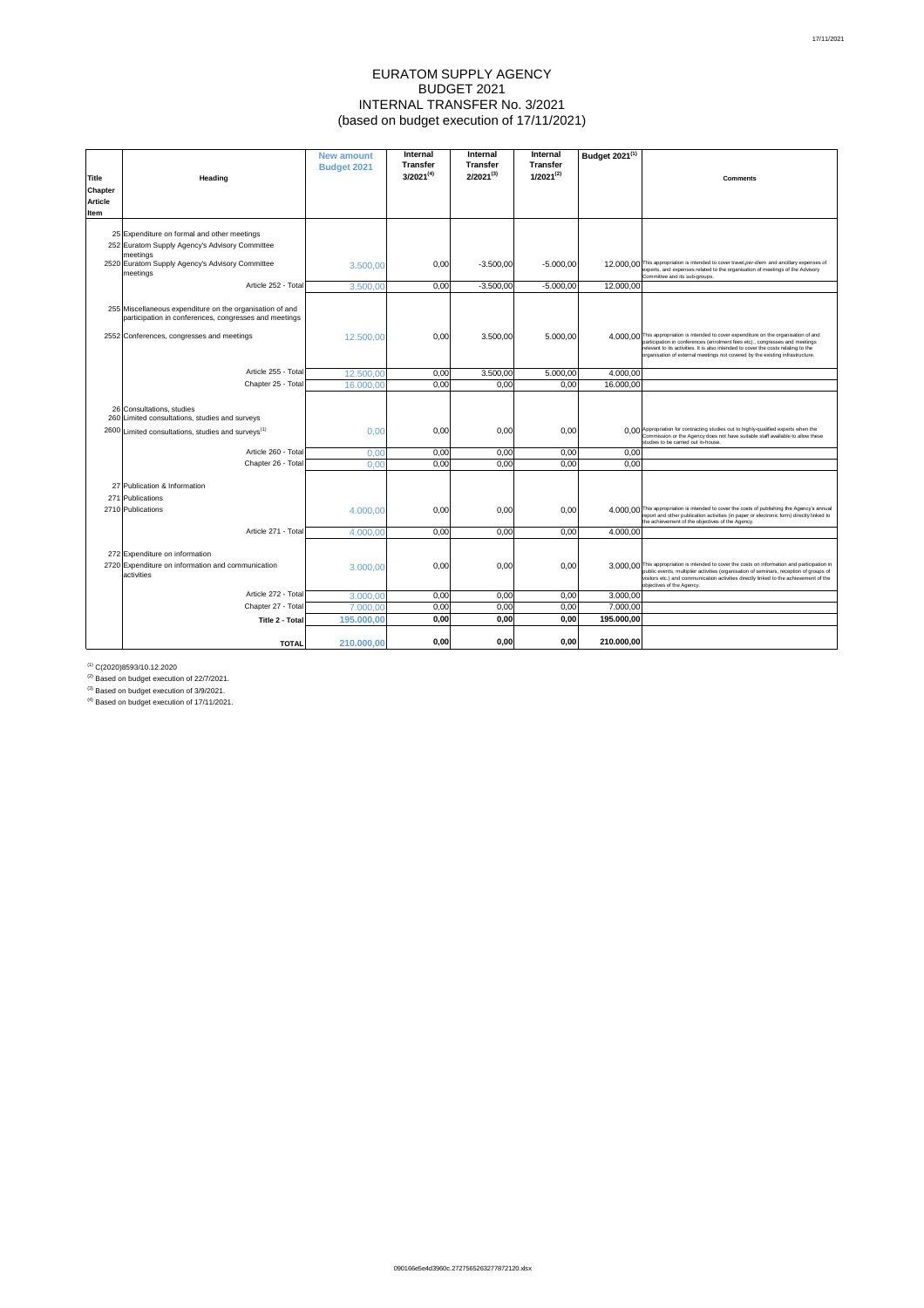

## **Fund Source: C1**

| <b>B.L.</b> | <b>Official Budget Item Desc (Fr)</b>        | <b>Appropriation</b><br>(1) | <b>Commited</b><br>(Amount<br>Accepted +<br>In WKFL)<br>(2) | % Commited<br>(2/1) | Paid<br>(3) | % Paid<br>(3/1) | <b>Balance</b><br><b>Commitment</b><br>$(1-2)$ | <b>Balance</b><br><b>Payment</b><br>$(2-3)$ |
|-------------|----------------------------------------------|-----------------------------|-------------------------------------------------------------|---------------------|-------------|-----------------|------------------------------------------------|---------------------------------------------|
| A-1300      | Mission expenses travel and other incidental | 14,000                      | 2,500.00                                                    | 17.86%              | 2,290.81    | 16.36%          | 11,500                                         | 209.19                                      |
|             | Sum:                                         | 14,000.00                   | 2,500                                                       | 17.86%              | 2,290.81    | 16.36%          | 11,500                                         | 209.19                                      |
|             |                                              |                             |                                                             |                     |             |                 |                                                |                                             |
| A-1700      | Representation expenses events and interna   | 1,000                       | 500.00                                                      | 50.00%              |             |                 | 500                                            | 500                                         |
|             | Sum:                                         | 1,000.00                    | 500                                                         | 50.00%              |             |                 | 500                                            | 500                                         |
|             |                                              |                             |                                                             |                     |             |                 |                                                |                                             |
| A-2255      | Subscriptions and purchase of information m  | 14,000                      | 12,077.26                                                   | 86.27%              | 12,077.26   | 86.27%          | 1,922.74                                       | 0                                           |
|             | Sum:                                         | 14,000.00                   | 12,077.26                                                   | 86.27%              | 12,077.26   | 86.27%          | 1,922.74                                       | $\mathbf 0$                                 |
|             |                                              |                             |                                                             |                     |             |                 |                                                |                                             |
| A-2320      | <b>Bank charges</b>                          | 500                         | 500.00                                                      | 100.00%             | 107.00      | 21.40%          | 0                                              | 393                                         |
|             | Sum:                                         | 500.00                      | 500                                                         | 100.00%             | 107.00      | 21.40%          | 0                                              | 393                                         |
|             |                                              |                             |                                                             |                     |             |                 |                                                |                                             |
| A-2350      | Membership of nuclear organisations          | 3,500                       | 785.71                                                      | 22.45%              | 785.71      | 22.45%          | 2,714.29                                       | $\mathbf 0$                                 |
|             | Sum:                                         | 3,500.00                    | 785.71                                                      | 22.45%              | 785.71      | 22.45%          | 2,714.29                                       | $\mathbf{0}$                                |
|             |                                              |                             |                                                             |                     |             |                 |                                                |                                             |
| A-2420      | Computer centre                              | 29,000                      | 3,337.07                                                    | 11.51%              | 1,420.72    | 4.90%           | 25,662.93                                      | 1,916.35                                    |
| A-2421      | Equipment and software for departmental sys  | 125,000                     | 97,001.08                                                   | 77.60%              | 47,146.44   | 37.72%          | 27,998.92                                      | 49,854.64                                   |
|             | Sum:                                         | 154,000.00                  | 100,338.15                                                  | 65.15%              | 48,567.16   | 31.54%          | 53,661.85                                      | 51,770.99                                   |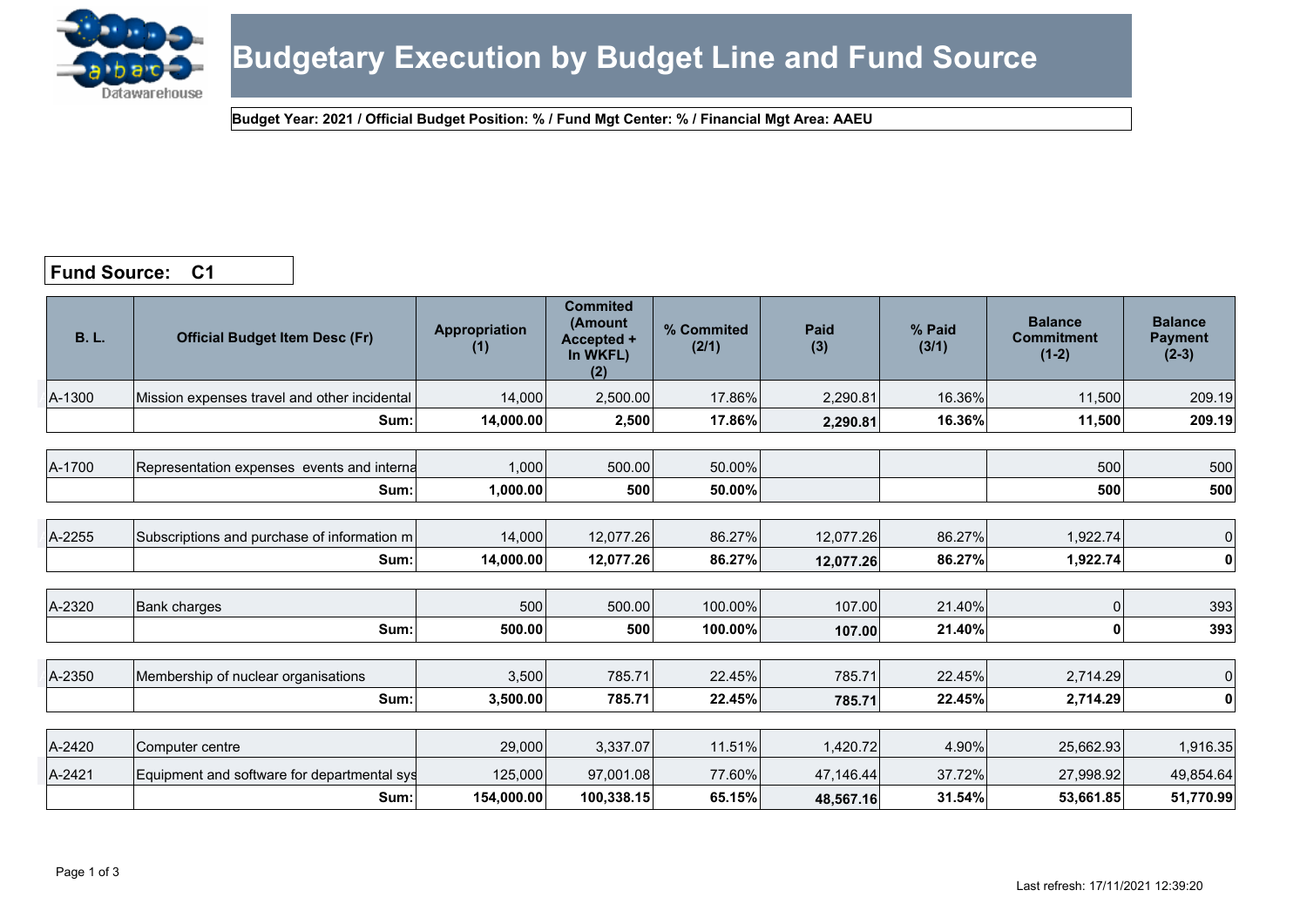

# **Budgetary Execution by Budget Line and Fund Source**

#### **Budget Year: 2021 / Official Budget Position: % / Fund Mgt Center: % / Financial Mgt Area: AAEU**

| <b>B.L.</b> | <b>Official Budget Item Desc (Fr)</b>      | <b>Appropriation</b><br>(1) | <b>Commited</b><br>(Amount<br>Accepted +<br>In WKFL)<br>(2) | % Commited<br>(2/1) | <b>Paid</b><br>(3) | % Paid<br>(3/1) | <b>Balance</b><br><b>Commitment</b><br>$(1-2)$ | <b>Balance</b><br><b>Payment</b><br>$(2-3)$ |
|-------------|--------------------------------------------|-----------------------------|-------------------------------------------------------------|---------------------|--------------------|-----------------|------------------------------------------------|---------------------------------------------|
| A-2520      | Euratom Supply Agency's Advisory Committe  | 3,500                       | 3,500.00                                                    | 100.00%             | 707.55             | 20.22%          | 0                                              | 2,792.45                                    |
|             | Sum:                                       | 3,500.00                    | 3,500                                                       | 100.00%             | 707.55             | 20.22%          | $\mathbf 0$                                    | 2,792.45                                    |
|             |                                            |                             |                                                             |                     |                    |                 |                                                |                                             |
| A-2552      | Conferences congresses and meetings        | 12,500                      | 4,491.00                                                    | 35.93%              | 1,299.94           | 10.40%          | 8,009                                          | 3,191.06                                    |
|             | Sum:                                       | 12,500.00                   | 4,491                                                       | 35.93%              | 1,299.94           | 10.40%          | 8,009                                          | 3,191.06                                    |
|             |                                            |                             |                                                             |                     |                    |                 |                                                |                                             |
| A-2710      | Publications                               | 4,000                       | 3,492.00                                                    | 87.30%              |                    |                 | 508                                            | 3,492                                       |
|             | Sum:                                       | 4,000.00                    | 3,492                                                       | 87.30%              |                    |                 | 508                                            | 3,492                                       |
|             |                                            |                             |                                                             |                     |                    |                 |                                                |                                             |
| A-2720      | Expenditure on information and communicati | 3,000                       | 3,000.00                                                    | 100.00%             |                    |                 | 0                                              | 3,000                                       |
|             | Sum:                                       | 3,000.00                    | 3,000                                                       | 100.00%             |                    |                 | 0                                              | 3,000                                       |
|             |                                            |                             |                                                             |                     |                    |                 |                                                |                                             |
|             | Sum:                                       | 210,000.00                  | 131,184.12                                                  | 62.47%              | 65,835.43          | 31.35%          | 78,815.88                                      | 65,348.69                                   |

# **Fund Source: C8**

| <b>B.L.</b> | <b>Official Budget Item Desc (Fr)</b>        | <b>Appropriation</b><br>(1) | <b>Commited</b><br>(Amount<br>Accepted +<br>In WKFL)<br>(2) | % Commited<br>(2/1) | <b>Paid</b><br>(3) | % Paid<br>(3/1) | <b>Balance</b><br><b>Commitment</b><br>$(1-2)$ | <b>Balance</b><br><b>Payment</b><br>$(2-3)$ |
|-------------|----------------------------------------------|-----------------------------|-------------------------------------------------------------|---------------------|--------------------|-----------------|------------------------------------------------|---------------------------------------------|
| A-1300      | Mission expenses travel and other incidental | 133                         | 51.00                                                       | 38.22%              | 51.00              | 38.22%          | 82.45                                          | $\overline{0}$                              |
|             | Sum:                                         | 133.45                      | 51                                                          | 38.22%              | 51.00              | 38.22%          | 82.45                                          | $\mathbf 0$                                 |
|             |                                              |                             |                                                             |                     |                    |                 |                                                |                                             |
| A-2320      | Bank charges                                 | 393                         | 14.77                                                       | 3.76%               | 14.77              | 3.76%           | 378.23                                         | $\overline{0}$                              |
|             | Sum:                                         | 393.00                      | 14.77                                                       | 3.76%               | 14.77              | 3.76%           | 378.23                                         | $\mathbf 0$                                 |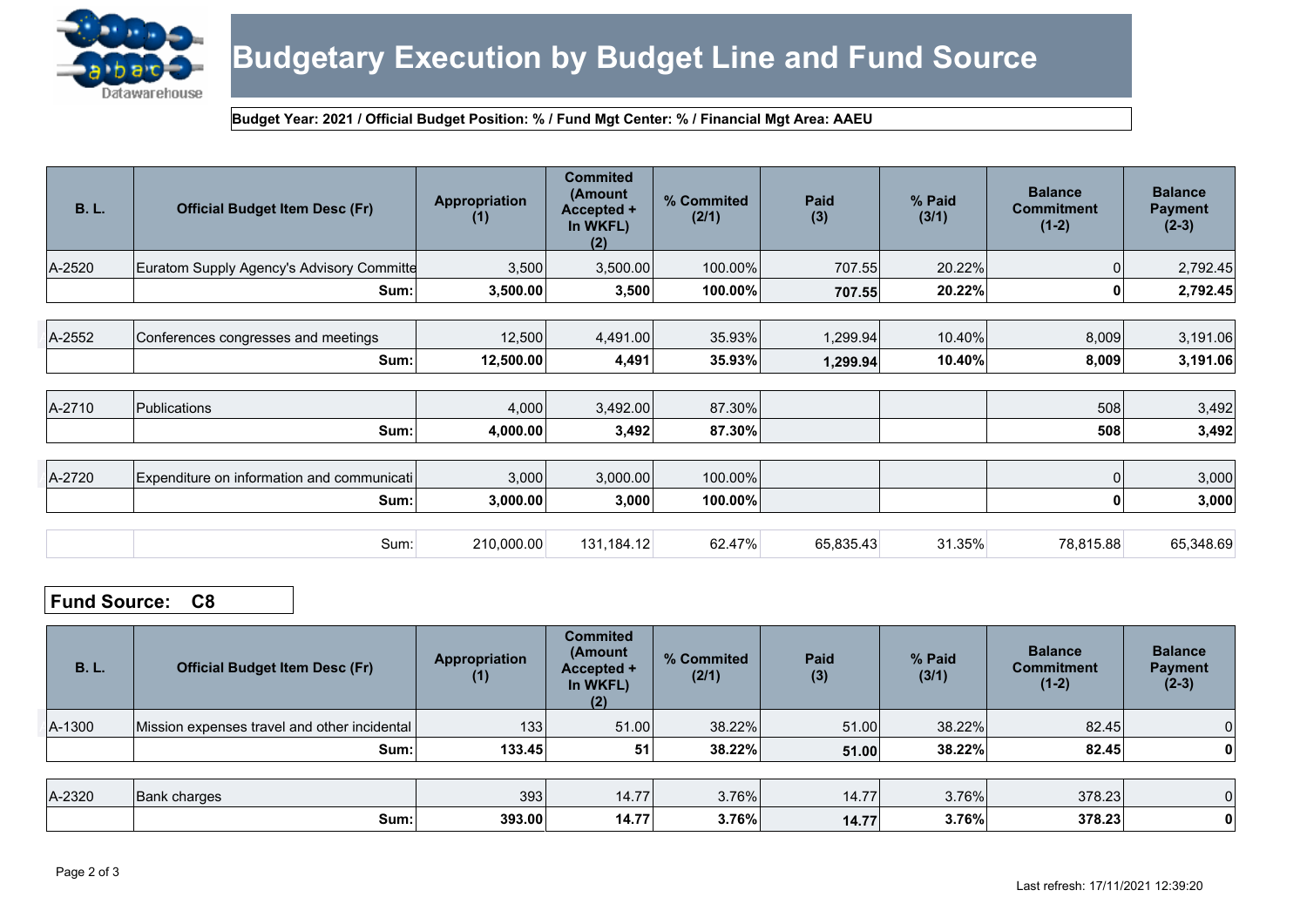

# **Budgetary Execution by Budget Line and Fund Source**

#### **Budget Year: 2021 / Official Budget Position: % / Fund Mgt Center: % / Financial Mgt Area: AAEU**

| <b>B.L.</b> | <b>Official Budget Item Desc (Fr)</b>      | Appropriation<br>(1) | <b>Commited</b><br>(Amount<br>Accepted +<br>In WKFL)<br>(2) | % Commited<br>(2/1) | Paid<br>(3) | % Paid<br>(3/1) | <b>Balance</b><br><b>Commitment</b><br>$(1-2)$ | <b>Balance</b><br><b>Payment</b><br>$(2-3)$ |
|-------------|--------------------------------------------|----------------------|-------------------------------------------------------------|---------------------|-------------|-----------------|------------------------------------------------|---------------------------------------------|
|             |                                            |                      |                                                             |                     |             |                 |                                                |                                             |
| A-2420      | Computer centre                            | 166,238              | 166,053.85                                                  | 99.89%              | 133,356.13  | 80.22%          | 184.18                                         | 32,697.72                                   |
|             | Sum:                                       | 166,238.03           | 166,053.85                                                  | 99.89%              | 133,356.13  | 80.22%          | 184.18                                         | 32,697.72                                   |
|             |                                            |                      |                                                             |                     |             |                 |                                                |                                             |
| A-2552      | Conferences congresses and meetings        | 113                  | 106.67                                                      | 94.62%              | 106.67      | 94.62%          | 6.06                                           | 0                                           |
|             | Sum:                                       | 112.73               | 106.67                                                      | 94.62%              | 106.67      | 94.62%          | 6.06                                           | 0                                           |
|             |                                            |                      |                                                             |                     |             |                 |                                                |                                             |
| A-2710      | Publications                               | 5,447                | 5,309.12                                                    | 97.46%              | 5,309.12    | 97.46%          | 138.33                                         | 0                                           |
|             | Sum:                                       | 5,447.45             | 5,309.12                                                    | 97.46%              | 5,309.12    | 97.46%          | 138.33                                         | 0                                           |
|             |                                            |                      |                                                             |                     |             |                 |                                                |                                             |
| A-2720      | Expenditure on information and communicati | 5,254                | 5,254.01                                                    | 100.00%             | 5,254.01    | 100.00%         |                                                | $\mathbf 0$                                 |
|             | Sum:                                       | 5,254.01             | 5,254.01                                                    | 100.00%             | 5,254.01    | 100.00%         |                                                | 0                                           |
|             |                                            |                      |                                                             |                     |             |                 |                                                |                                             |
|             | Sum:                                       | 177,578.67           | 176,789.42                                                  | 99.56%              | 144,091.70  | 81.14%          | 789.25                                         | 32,697.72                                   |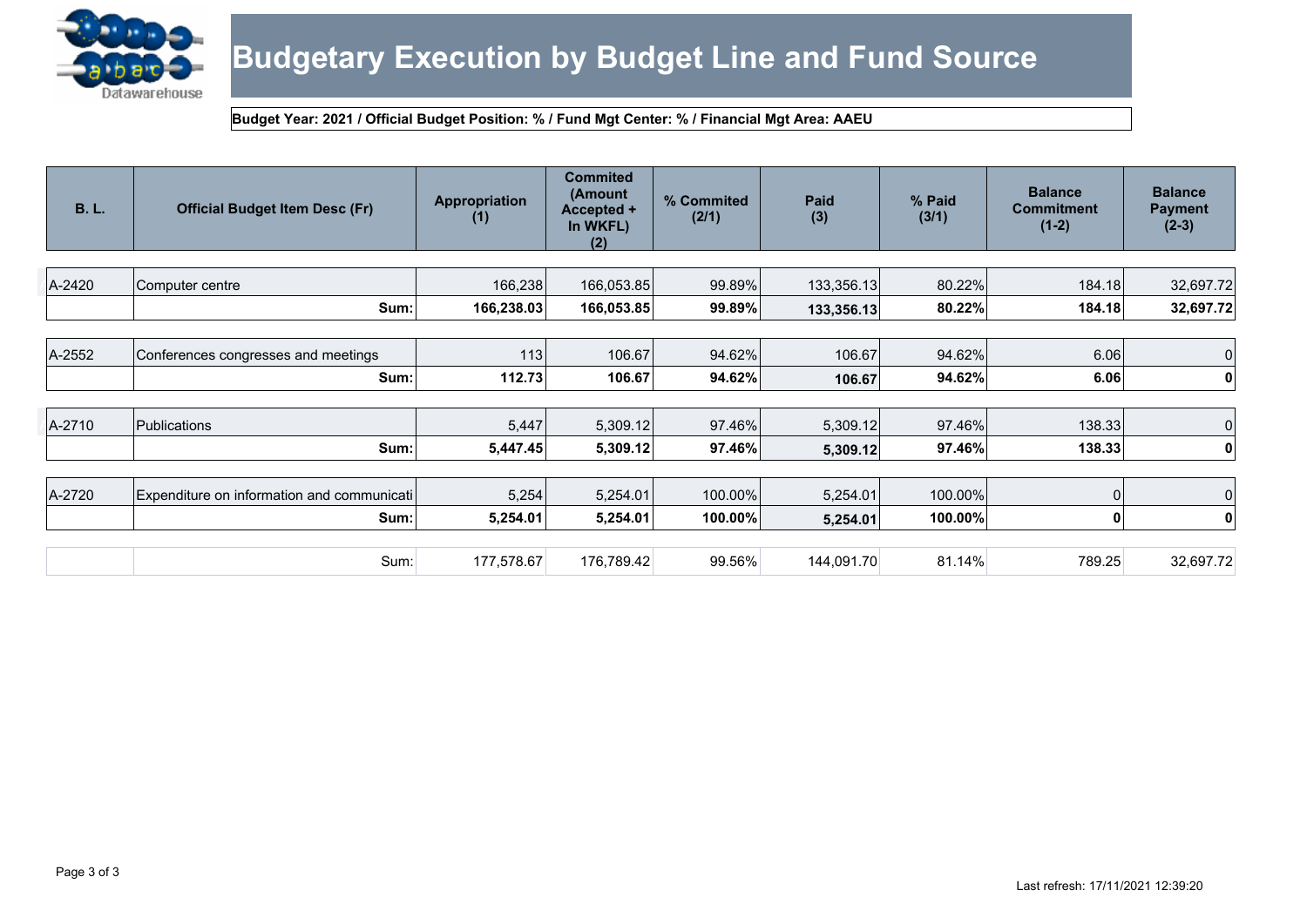

**C1**

| <b>Budget</b><br>line | <b>Official Budget Item Desc (Fr)</b> | Commit.<br>Approp.<br><b>Transact. Amnt.</b><br>(1) | <b>Executed</b><br><b>Commitment</b><br>Amnt.<br>(2) | $\%$<br><b>Committed</b><br>(2/1) | <b>Credit Not</b><br><b>Used</b><br>$(1-2)$ | <b>Payment</b><br>Approp.<br><b>Transact. Amnt.</b><br>(3) | <b>Executed</b><br><b>Payment</b><br>Amnt.<br>(4) | % Paid<br>(4/3) | <b>RAL</b><br>$(2-4)$ |
|-----------------------|---------------------------------------|-----------------------------------------------------|------------------------------------------------------|-----------------------------------|---------------------------------------------|------------------------------------------------------------|---------------------------------------------------|-----------------|-----------------------|
| A-1300                | Mission expenses travel and other in  | 14,000.00                                           | 2,500.00                                             | 17.86 %                           | 11,500.00                                   | 14,000.00                                                  | 2,290.81                                          | 16.36 %         | 209.19                |
|                       | <b>Total</b>                          | 14,000.00                                           | 2,500.00                                             |                                   | 11,500.00                                   | 14,000.00                                                  | 2,290.81                                          |                 | 209.19                |
| A-1700                | Representation expenses events an     | 1,000.00                                            | 500.00                                               | 50.00 %                           | 500.00                                      | 1,000.00                                                   |                                                   |                 | 500.00                |
|                       | <b>Total</b>                          | 1,000.00                                            | 500.00                                               |                                   | 500.00                                      | 1,000.00                                                   |                                                   |                 | 500.00                |
| A-2255                | Subscriptions and purchase of infor   | 14,000.00                                           | 12,077.26                                            | 86.27 %                           | 1,922.74                                    | 14,000.00                                                  | 12,077.26                                         | 86.27 %         | 0.00                  |
|                       | <b>Total</b>                          | 14,000.00                                           | 12,077.26                                            |                                   | 1,922.74                                    | 14,000.00                                                  | 12,077.26                                         |                 | 0.00                  |
| A-2320                | <b>Bank charges</b>                   | 500.00                                              | 500.00                                               | 100.00 %                          | 0.00                                        | 500.00                                                     | 107.00                                            | 21.40 %         | 393.00                |
|                       | <b>Total</b>                          | 500.00                                              | 500.00                                               |                                   | 0.00                                        | 500.00                                                     | 107.00                                            |                 | 393.00                |
| A-2350                | Membership of nuclear organisation    | 3,500.00                                            | 785.71                                               | 22.45 %                           | 2,714.29                                    | 3,500.00                                                   | 785.71                                            | 22.45 %         | 0.00                  |
|                       | <b>Total</b>                          | 3,500.00                                            | 785.71                                               |                                   | 2,714.29                                    | 3,500.00                                                   | 785.71                                            |                 | 0.00                  |
| A-2420                | Computer centre                       | 29,000.00                                           | 3,337.07                                             | 11.51 %                           | 25,662.93                                   | 29,000.00                                                  | 1,420.72                                          | 4.90 %          | 1,916.35              |
| A-2421                | Equipment and software for departm    | 125,000.00                                          | 97,001.08                                            | 77.60 %                           | 27,998.92                                   | 125,000.00                                                 | 47,146.44                                         | 37.72 %         | 49,854.64             |
|                       | Total                                 | 154,000.00                                          | 100,338.15                                           |                                   | 53,661.85                                   | 154,000.00                                                 | 48,567.16                                         |                 | 51,770.99             |
| A-2520                | Euratom Supply Agency's Advisory      | 3,500.00                                            | 3,500.00                                             | 100.00 %                          | 0.00                                        | 3,500.00                                                   | 707.55                                            | 20.22 %         | 2,792.45              |
|                       | <b>Total</b>                          | 3,500.00                                            | 3,500.00                                             |                                   | 0.00                                        | 3,500.00                                                   | 707.55                                            |                 | 2,792.45              |
| A-2552                | Conferences congresses and meetin     | 12,500.00                                           | 4,491.00                                             | 35.93 %                           | 8,009.00                                    | 12,500.00                                                  | 1,299.94                                          | 10.40 %         | 3,191.06              |
|                       | <b>Total</b>                          | 12,500.00                                           | 4,491.00                                             |                                   | 8,009.00                                    | 12,500.00                                                  | 1,299.94                                          |                 | 3,191.06              |
| A-2710                | Publications                          | 4,000.00                                            | 3,492.00                                             | 87.30 %                           | 508.00                                      | 4,000.00                                                   |                                                   |                 | 3,492.00              |
|                       | <b>Total</b>                          | 4,000.00                                            | 3,492.00                                             |                                   | 508.00                                      | 4,000.00                                                   |                                                   |                 | 3,492.00              |
| A-2720                | Expenditure on information and com    | 3,000.00                                            | 3,000.00                                             | 100.00 %                          | 0.00                                        | 3,000.00                                                   |                                                   |                 | 3,000.00              |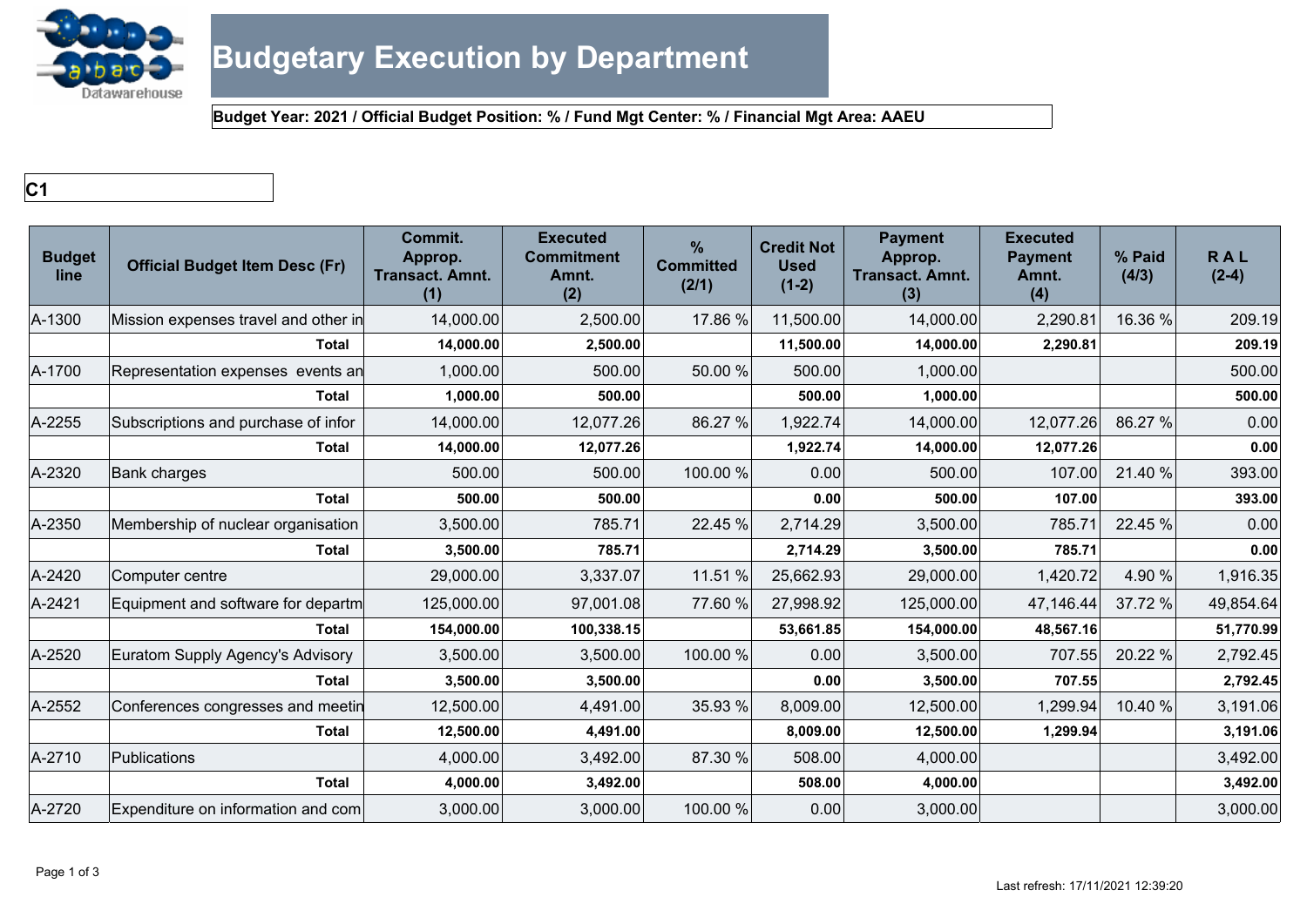

| <b>Budget</b><br>line | <b>Official Budget Item Desc (Fr)</b> | <b>Commit.</b><br>Approp.<br><b>Transact. Amnt.</b><br>(1) | <b>Executed</b><br>Commitment<br>Amnt.<br>(2) | %<br><b>Committed</b><br>(2/1) | Credit Not $\,$ $\,$<br>Used<br>$(1-2)$ | <b>Payment</b><br>Approp.<br><b>Transact, Amnt.</b> | <b>Executed</b><br><b>Payment</b><br>Amnt.<br>(4) | % Paid<br>(4/3) | RAL<br>$(2-4)$ |
|-----------------------|---------------------------------------|------------------------------------------------------------|-----------------------------------------------|--------------------------------|-----------------------------------------|-----------------------------------------------------|---------------------------------------------------|-----------------|----------------|
|                       | <b>Total</b>                          | 3,000.00                                                   | 3.000.00                                      |                                | 0.00                                    | 3.000.00                                            |                                                   |                 | 3,000.00       |
|                       |                                       | 210,000.00                                                 | 131,184.12                                    | 62.47 %                        | 78815.88                                | 210.000.00                                          | 65,835.43                                         | 31.35 %         | 65,348.69      |

# **C8**

| <b>Budget</b><br>line | <b>Official Budget Item Desc (Fr)</b> | <b>Commit.</b><br>Approp.<br><b>Transact. Amnt.</b><br>(1) | <b>Executed</b><br><b>Commitment</b><br>Amnt.<br>(2) | $\frac{9}{6}$<br><b>Committed</b><br>(2/1) | <b>Credit Not</b><br><b>Used</b><br>$(1-2)$ | <b>Payment</b><br>Approp.<br><b>Transact, Amnt.</b><br>(3) | <b>Executed</b><br><b>Payment</b><br>Amnt.<br>(4) | % Paid<br>(4/3) | <b>RAL</b><br>$(2-4)$ |
|-----------------------|---------------------------------------|------------------------------------------------------------|------------------------------------------------------|--------------------------------------------|---------------------------------------------|------------------------------------------------------------|---------------------------------------------------|-----------------|-----------------------|
| A-1300                | Mission expenses travel and other in  | 133.45                                                     | 51.00                                                | 38.22 %                                    | 82.45                                       | 133.45                                                     | 51.00                                             | 38.22 %         | 0.00                  |
|                       | <b>Total</b>                          | 133.45                                                     | 51.00                                                |                                            | 82.45                                       | 133.45                                                     | 51.00                                             |                 | 0.00                  |
| A-2320                | <b>Bank charges</b>                   | 393.00                                                     | 14.77                                                | 3.76 %                                     | 378.23                                      | 393.00                                                     | 14.77                                             | 3.76 %          | 0.00                  |
|                       | <b>Total</b>                          | 393.00                                                     | 14.77                                                |                                            | 378.23                                      | 393.00                                                     | 14.77                                             |                 | 0.00                  |
| A-2420                | Computer centre                       | 166,238.03                                                 | 166,053.85                                           | 99.89 %                                    | 184.18                                      | 166,238.03                                                 | 133,356.13                                        | 80.22 %         | 32,697.72             |
|                       | <b>Total</b>                          | 166,238.03                                                 | 166,053.85                                           |                                            | 184.18                                      | 166,238.03                                                 | 133,356.13                                        |                 | 32,697.72             |
| A-2552                | Conferences congresses and meetin     | 112.73                                                     | 106.67                                               | 94.62 %                                    | 6.06                                        | 112.73                                                     | 106.67                                            | 94.62 %         | 0.00                  |
|                       | Total                                 | 112.73                                                     | 106.67                                               |                                            | 6.06                                        | 112.73                                                     | 106.67                                            |                 | 0.00                  |
| A-2710                | Publications                          | 5,447.45                                                   | 5,309.12                                             | 97.46 %                                    | 138.33                                      | 5,447.45                                                   | 5,309.12                                          | 97.46 %         | 0.00                  |
|                       | <b>Total</b>                          | 5,447.45                                                   | 5,309.12                                             |                                            | 138.33                                      | 5,447.45                                                   | 5,309.12                                          |                 | 0.00                  |
| A-2720                | Expenditure on information and com    | 5,254.01                                                   | 5,254.01                                             | 100.00 %                                   | 0.00                                        | 5,254.01                                                   | 5,254.01                                          | 100.00 %        | 0.00                  |
|                       | Total                                 | 5,254.01                                                   | 5,254.01                                             |                                            | 0.00                                        | 5,254.01                                                   | 5,254.01                                          |                 | 0.00                  |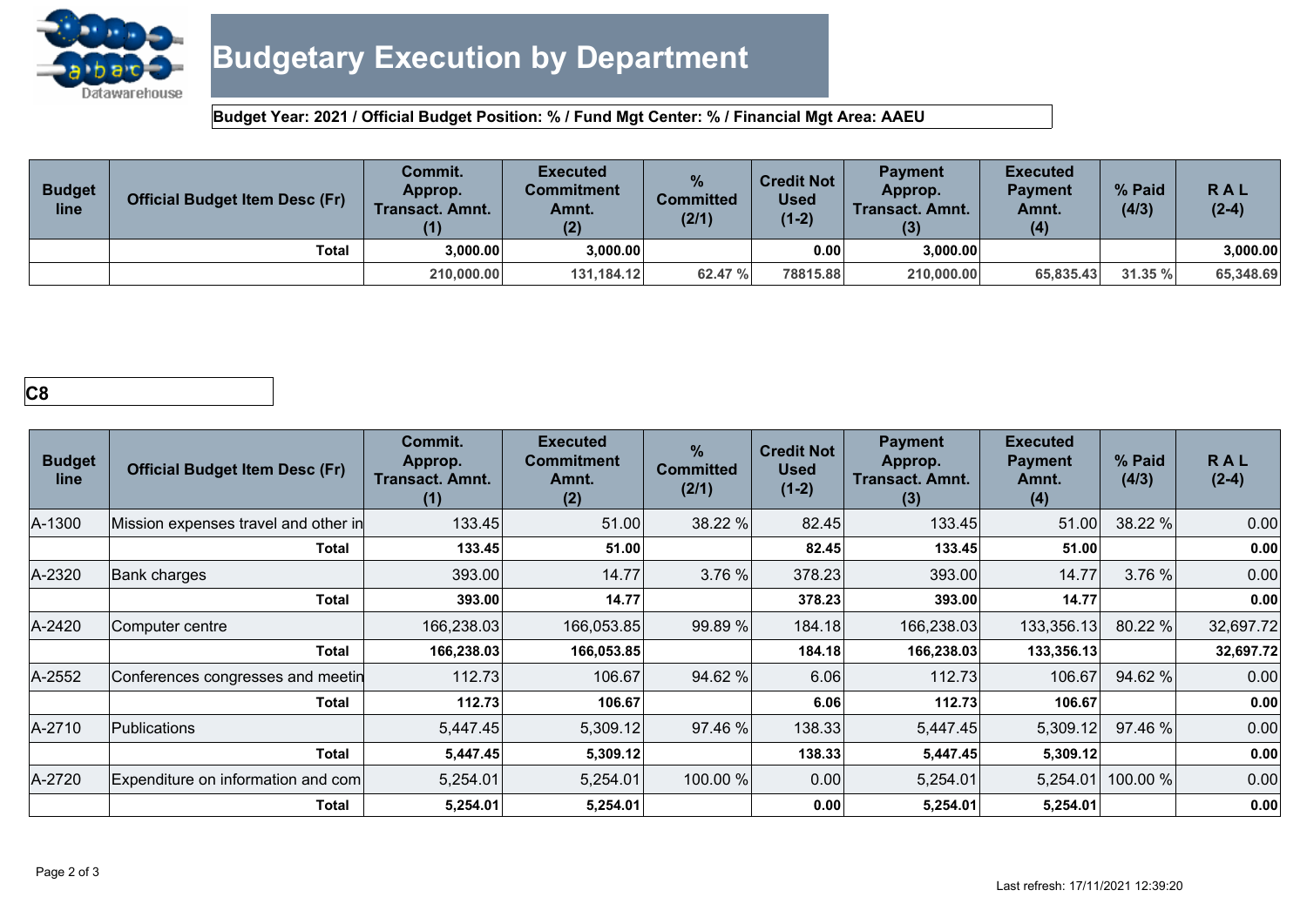

| <b>Budget</b><br>line | <b>Official Budget Item Desc (Fr)</b> | Commit.<br>Approp.<br><b>Transact. Amnt.</b> | <b>Executed</b><br>Commitment<br>Amnt.<br>(2) | <b>Committed</b><br>(2/1) | <b>Credit Not</b><br><b>Used</b><br>$(1-2)$ | <b>Payment</b><br>Approp.<br>Transact. Amnt. | <b>Executed</b><br><b>Pavment</b><br>Amnt.<br>(4) | % Paid<br>(4/3) | RAL<br>$(2-4)$ |
|-----------------------|---------------------------------------|----------------------------------------------|-----------------------------------------------|---------------------------|---------------------------------------------|----------------------------------------------|---------------------------------------------------|-----------------|----------------|
|                       |                                       | 177.578.67                                   | 176.789.42                                    | 99.56 %                   | 789.25                                      | 177.578.67                                   | 144.091.70                                        | 81.14%          | 32,697.72      |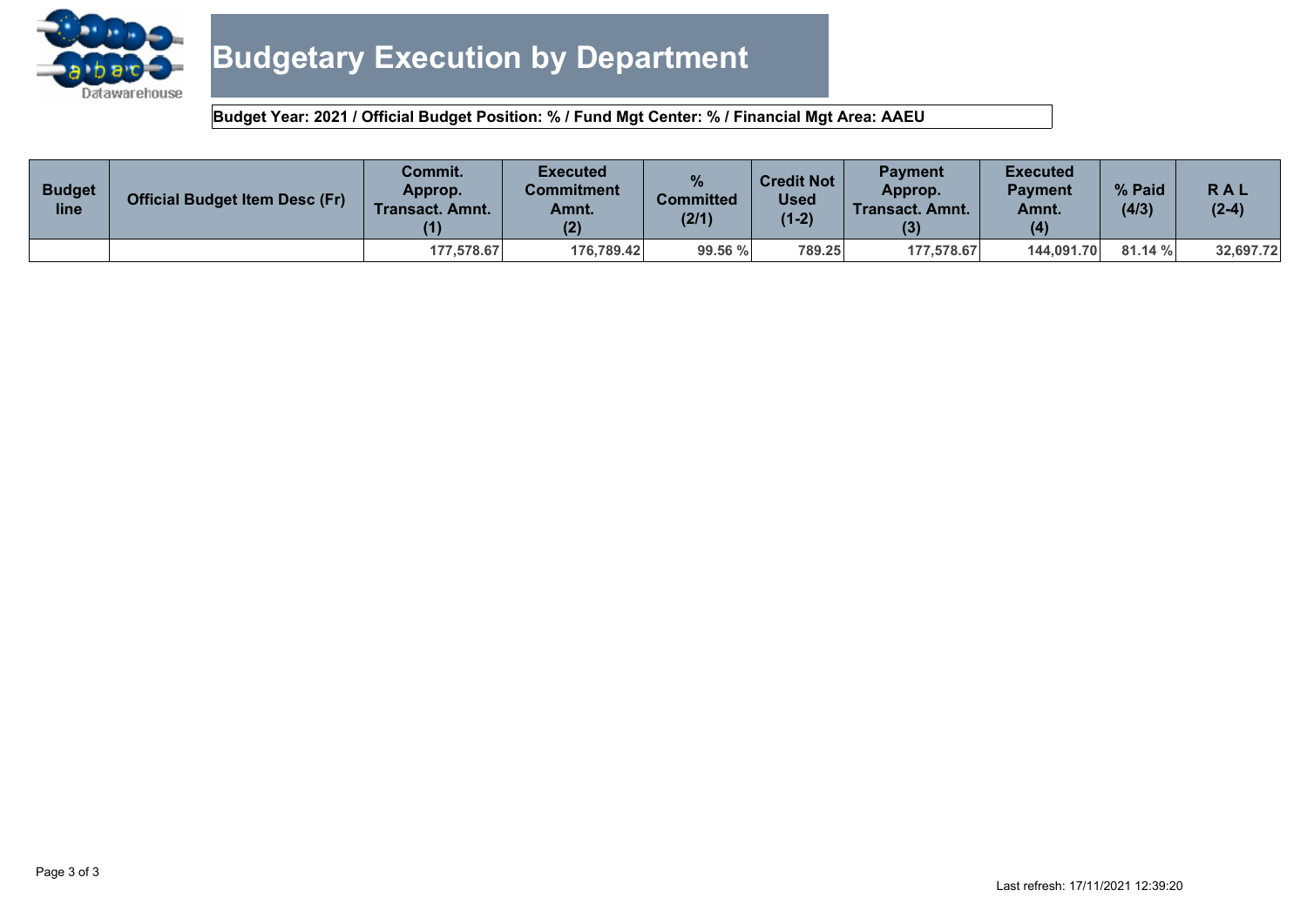

# **Fund Source : C1**

| <b>Budget Line</b><br><b>Position</b> | Commit.<br><b>Approp.Trans</b><br>act. Amnt.<br>(1) | <b>Commitment</b><br><b>Amount</b><br><b>Accepted</b><br>(2) | <b>Commitment</b><br>Amnt. In<br><b>Workflow</b><br>(3) | $\frac{9}{6}$<br><b>Committed</b><br>(2/1) | Paym.Approp<br>.Transact.<br><b>Amount</b><br>(4) | <b>Payment</b><br>Amnt.<br><b>Accepted</b><br>(5) | <b>Payment</b><br>Amnt. In<br>Workflow (6) | % Paid<br>(5/4) | <b>RAL</b><br>$(2-5)$ |
|---------------------------------------|-----------------------------------------------------|--------------------------------------------------------------|---------------------------------------------------------|--------------------------------------------|---------------------------------------------------|---------------------------------------------------|--------------------------------------------|-----------------|-----------------------|
| A-1300                                | 14,000.00                                           | 2,500.00                                                     | 0.00                                                    | 17.86 %                                    | 14,000.00                                         | 2,290.81                                          | 0.00                                       | 16.36 %         | 209.19                |
| <b>Total Article</b>                  | 14,000.00                                           | 2,500.00                                                     | 0.00                                                    | 17.86 %                                    | 14,000.00                                         | 2,290.81                                          | 0.00                                       | 16.36 %         | 209.19                |
|                                       |                                                     |                                                              |                                                         |                                            |                                                   |                                                   |                                            |                 |                       |
| A-1700                                | 1,000.00                                            | 500.00                                                       | 0.00                                                    | 50.00 %                                    | 1,000.00                                          |                                                   |                                            |                 | 500.00                |
| <b>Total Article</b>                  | 1,000.00                                            | 500.00                                                       | 0.00                                                    | 50.00 %                                    | 1,000.00                                          |                                                   |                                            |                 | 500.00                |
|                                       |                                                     |                                                              |                                                         |                                            |                                                   |                                                   |                                            |                 |                       |
| A-2255                                | 14,000.00                                           | 12,077.26                                                    | 0.00                                                    | 86.27 %                                    | 14,000.00                                         | 12,077.26                                         | 0.00                                       | 86.27 %         | 0.00                  |
| <b>Total Article</b>                  | 14,000.00                                           | 12,077.26                                                    | 0.00                                                    | 86.27 %                                    | 14,000.00                                         | 12,077.26                                         | 0.00                                       | 86.27 %         | 0.00                  |
|                                       |                                                     |                                                              |                                                         |                                            |                                                   |                                                   |                                            |                 |                       |
| A-2320                                | 500.00                                              | 500.00                                                       | 0.00                                                    | 100.00 %                                   | 500.00                                            | 107.00                                            | 0.00                                       | 21.40 %         | 393.00                |
| <b>Total Article</b>                  | 500.00                                              | 500.00                                                       | 0.00                                                    | 100.00 %                                   | 500.00                                            | 107.00                                            | 0.00                                       | 21.40 %         | 393.00                |
|                                       |                                                     |                                                              |                                                         |                                            |                                                   |                                                   |                                            |                 |                       |
| A-2350                                | 3,500.00                                            | 785.71                                                       | 0.00                                                    | 22.45 %                                    | 3,500.00                                          | 785.71                                            | 0.00                                       | 22.45 %         | 0.00                  |
| <b>Total Article</b>                  | 3,500.00                                            | 785.71                                                       | 0.00                                                    | 22.45 %                                    | 3,500.00                                          | 785.71                                            | 0.00                                       | 22.45 %         | 0.00                  |
|                                       |                                                     |                                                              |                                                         |                                            |                                                   |                                                   |                                            |                 |                       |
| A-2420                                | 29,000.00                                           | 3,337.07                                                     | 0.00                                                    | 11.51 %                                    | 29,000.00                                         | 1,420.72                                          | 0.00                                       | 4.90 %          | 1,916.35              |
| A-2421                                | 125,000.00                                          | 97,001.08                                                    | 0.00                                                    | 77.60 %                                    | 125,000.00                                        | 47,146.44                                         | 0.00                                       | 37.72 %         | 49,854.64             |
| <b>Total Article</b>                  | 154,000.00                                          | 100,338.15                                                   | 0.00                                                    | 65.15 %                                    | 154,000.00                                        | 48,567.16                                         | 0.00                                       | 31.54 %         | 51,770.99             |
|                                       |                                                     |                                                              |                                                         |                                            |                                                   |                                                   |                                            |                 |                       |
| A-2520                                | 3,500.00                                            | 3,500.00                                                     | 0.00                                                    | 100.00 %                                   | 3,500.00                                          | 707.55                                            | 0.00                                       | 20.22 %         | 2,792.45              |
| <b>Total Article</b>                  | 3,500.00                                            | 3,500.00                                                     | 0.00                                                    | 100.00 %                                   | 3,500.00                                          | 707.55                                            | 0.00                                       | 20.22 %         | 2,792.45              |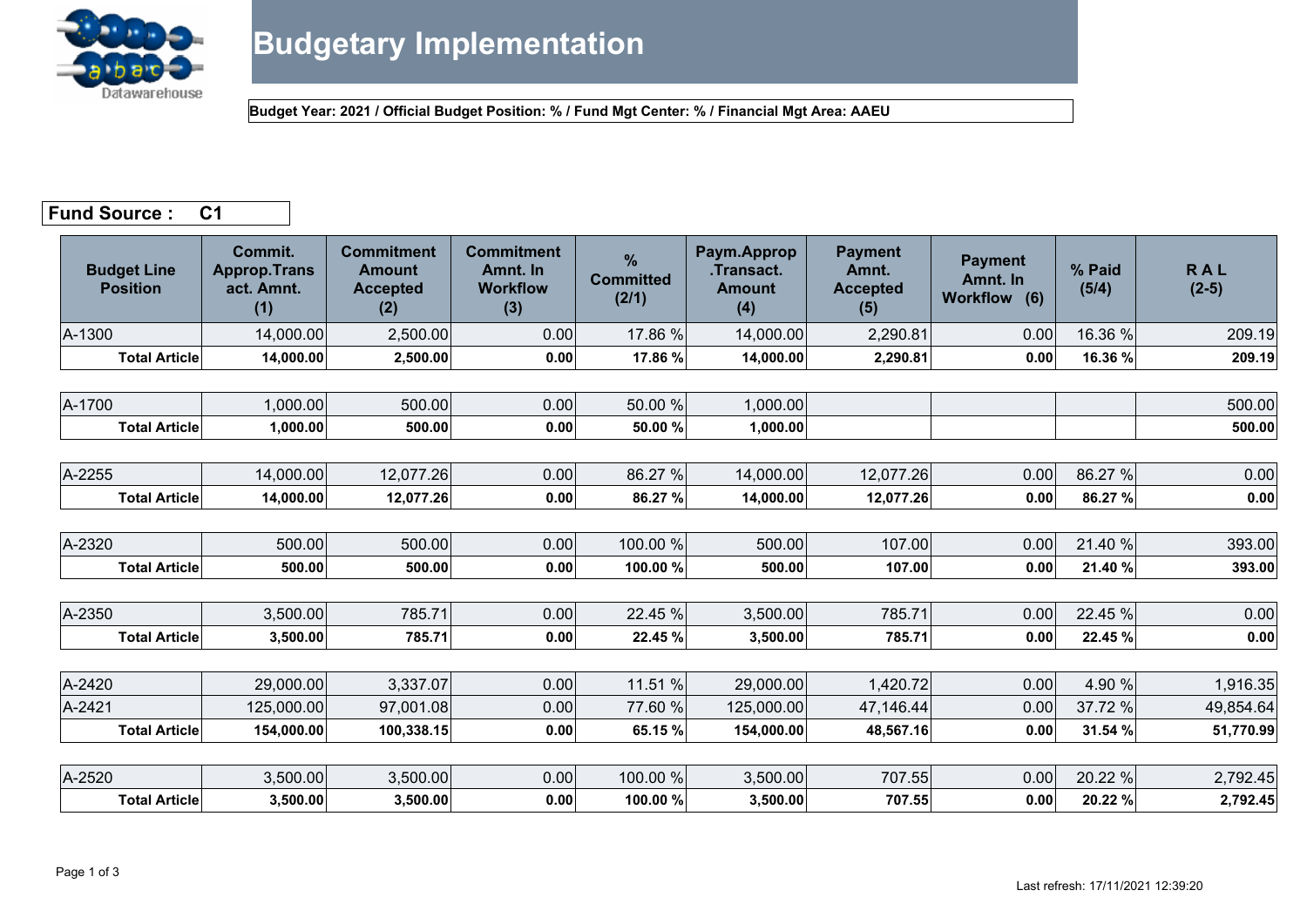

| <b>Budget Line</b><br><b>Position</b> | Commit.<br><b>Approp.Trans</b><br>act. Amnt.<br>(1) | <b>Commitment</b><br><b>Amount</b><br><b>Accepted</b><br>(2) | <b>Commitment</b><br>Amnt. In<br><b>Workflow</b><br>(3) | $\%$<br><b>Committed</b><br>(2/1) | Paym.Approp<br>.Transact.<br><b>Amount</b><br>(4) | <b>Payment</b><br>Amnt.<br><b>Accepted</b><br>(5) | <b>Payment</b><br>Amnt. In<br>Workflow (6) | % Paid<br>(5/4) | <b>RAL</b><br>$(2-5)$ |
|---------------------------------------|-----------------------------------------------------|--------------------------------------------------------------|---------------------------------------------------------|-----------------------------------|---------------------------------------------------|---------------------------------------------------|--------------------------------------------|-----------------|-----------------------|
| A-2552                                | 12,500.00                                           | 4,491.00                                                     | 0.00                                                    | 35.93 %                           | 12,500.00                                         | 1,299.94                                          | 2,751.00                                   | 10.40 %         | 3,191.06              |
| <b>Total Article</b>                  | 12,500.00                                           | 4,491.00                                                     | 0.00                                                    | 35.93 %                           | 12,500.00                                         | 1,299.94                                          | 2,751.00                                   | 10.40 %         | 3,191.06              |
|                                       |                                                     |                                                              |                                                         |                                   |                                                   |                                                   |                                            |                 |                       |
| A-2710                                | 4,000.00                                            | 3,492.00                                                     | 0.00                                                    | 87.30 %                           | 4,000.00                                          |                                                   |                                            |                 | 3,492.00              |
| <b>Total Article</b>                  | 4,000.00                                            | 3,492.00                                                     | 0.00                                                    | 87.30 %                           | 4,000.00                                          |                                                   |                                            |                 | 3,492.00              |
|                                       |                                                     |                                                              |                                                         |                                   |                                                   |                                                   |                                            |                 |                       |
| A-2720                                | 3,000.00                                            | 3,000.00                                                     | 0.00                                                    | 100.00 %                          | 3,000.00                                          |                                                   |                                            |                 | 3,000.00              |
| <b>Total Article</b>                  | 3,000.00                                            | 3,000.00                                                     | 0.00                                                    | 100.00 %                          | 3,000.00                                          |                                                   |                                            |                 | 3,000.00              |
|                                       |                                                     |                                                              |                                                         |                                   |                                                   |                                                   |                                            |                 |                       |
|                                       | 210,000.00                                          | 131,184.12                                                   | 0.00                                                    | 62.47 %                           | 210,000.00                                        | 65,835.43                                         | 2,751.00                                   | 31.35 %         | 65,348.69             |

# **Fund Source : C8**

| <b>Budget Line</b><br><b>Position</b> | Commit.<br><b>Approp.Trans</b><br>act. Amnt.<br>(1) | <b>Commitment</b><br><b>Amount</b><br><b>Accepted</b><br>(2) | <b>Commitment</b><br>Amnt. In<br><b>Workflow</b><br>(3) | $\frac{9}{6}$<br><b>Committed</b><br>(2/1) | Paym.Approp<br>.Transact.<br><b>Amount</b><br>(4) | <b>Payment</b><br>Amnt.<br><b>Accepted</b><br>(5) | <b>Payment</b><br>Amnt. In<br>Workflow (6) | % Paid<br>(5/4) | <b>RAL</b><br>$(2-5)$ |
|---------------------------------------|-----------------------------------------------------|--------------------------------------------------------------|---------------------------------------------------------|--------------------------------------------|---------------------------------------------------|---------------------------------------------------|--------------------------------------------|-----------------|-----------------------|
| A-1300                                | 133.45                                              | 51.00                                                        | 0.00                                                    | 38.22 %                                    | 133.45                                            | 51.00                                             | 0.00                                       | 38.22 %         | 0.00                  |
| <b>Total Article</b>                  | 133.45                                              | 51.00                                                        | 0.00                                                    | 38.22 %                                    | 133.45                                            | 51.00                                             | 0.00                                       | 38.22 %         | 0.00                  |
|                                       |                                                     |                                                              |                                                         |                                            |                                                   |                                                   |                                            |                 |                       |
| A-2320                                | 393.00                                              | 14.77                                                        | 0.00                                                    | 3.76 %                                     | 393.00                                            | 14.77                                             | 0.00                                       | 3.76 %          | 0.00                  |
| <b>Total Article</b>                  | 393.00                                              | 14.77                                                        | 0.00                                                    | 3.76 %                                     | 393.00                                            | 14.77                                             | 0.00                                       | 3.76 %          | 0.00                  |
|                                       |                                                     |                                                              |                                                         |                                            |                                                   |                                                   |                                            |                 |                       |
| A-2420                                | 166,238.03                                          | 166,053.85                                                   | 0.00                                                    | 99.89 %                                    | 166,238.03                                        | 133,356.13                                        | 19,322.20                                  | 80.22 %         | 32,697.72             |
| <b>Total Article</b>                  | 166,238.03                                          | 166,053.85                                                   | 0.00                                                    | 99.89 %                                    | 166,238.03                                        | 133,356.13                                        | 19,322.20                                  | 80.22 %         | 32,697.72             |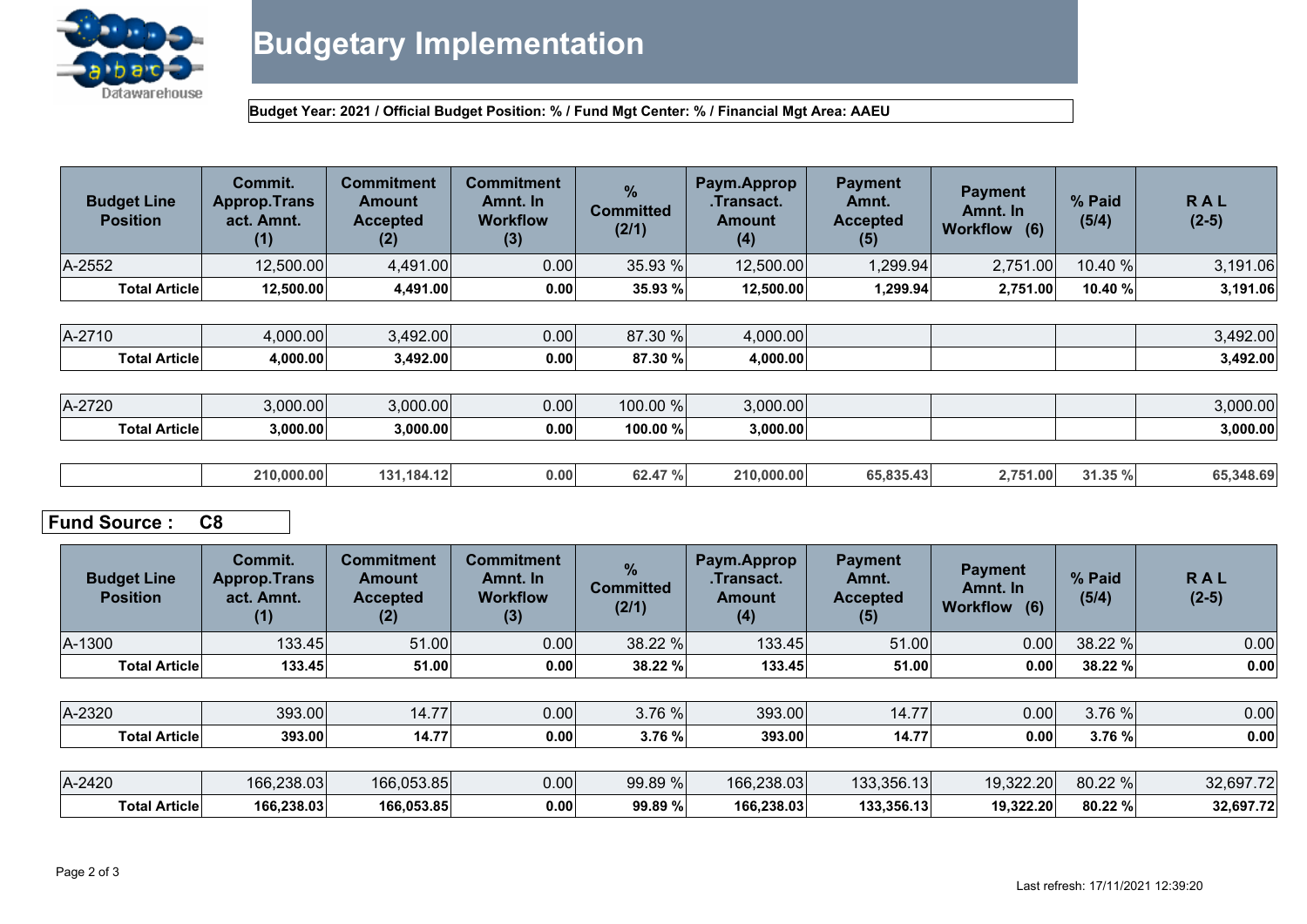

| <b>Budget Line</b><br><b>Position</b> | Commit.<br><b>Approp.Trans</b><br>act. Amnt.<br>(1) | <b>Commitment</b><br><b>Amount</b><br><b>Accepted</b><br>(2) | <b>Commitment</b><br>Amnt. In<br><b>Workflow</b><br>(3) | $\frac{9}{6}$<br><b>Committed</b><br>(2/1) | Paym.Approp<br>.Transact.<br><b>Amount</b><br>(4) | <b>Payment</b><br>Amnt.<br><b>Accepted</b><br>(5) | <b>Payment</b><br>Amnt. In<br>Workflow (6) | % Paid<br>(5/4) | <b>RAL</b><br>$(2-5)$ |
|---------------------------------------|-----------------------------------------------------|--------------------------------------------------------------|---------------------------------------------------------|--------------------------------------------|---------------------------------------------------|---------------------------------------------------|--------------------------------------------|-----------------|-----------------------|
|                                       |                                                     |                                                              |                                                         |                                            |                                                   |                                                   |                                            |                 |                       |
| A-2552                                | 112.73                                              | 106.67                                                       | 0.00                                                    | 94.62 %                                    | 112.73                                            | 106.67                                            | 0.00                                       | 94.62 %         | 0.00                  |
| <b>Total Article</b>                  | 112.73                                              | 106.67                                                       | 0.00                                                    | 94.62 %                                    | 112.73                                            | 106.67                                            | 0.00                                       | 94.62 %         | 0.00                  |
|                                       |                                                     |                                                              |                                                         |                                            |                                                   |                                                   |                                            |                 |                       |
| A-2710                                | 5,447.45                                            | 5,309.12                                                     | 0.00                                                    | 97.46 %                                    | 5,447.45                                          | 5,309.12                                          | 0.00                                       | 97.46 %         | 0.00                  |
| <b>Total Article</b>                  | 5,447.45                                            | 5,309.12                                                     | 0.00                                                    | 97.46 %                                    | 5,447.45                                          | 5,309.12                                          | 0.00                                       | 97.46 %         | 0.00                  |
|                                       |                                                     |                                                              |                                                         |                                            |                                                   |                                                   |                                            |                 |                       |
| A-2720                                | 5,254.01                                            | 5,254.01                                                     | 0.00                                                    | 100.00 %                                   | 5,254.01                                          | 5,254.01                                          | 0.00                                       | 100.00 %        | 0.00                  |
| <b>Total Article</b>                  | 5,254.01                                            | 5,254.01                                                     | 0.00                                                    | 100.00 %                                   | 5,254.01                                          | 5,254.01                                          | 0.00                                       | 100.00 %        | 0.00                  |
|                                       |                                                     |                                                              |                                                         |                                            |                                                   |                                                   |                                            |                 |                       |
|                                       | 177,578.67                                          | 176,789.42                                                   | 0.00                                                    | 99.56 %                                    | 177,578.67                                        | 144,091.70                                        | 19,322.20                                  | 81.14 %         | 32,697.72             |